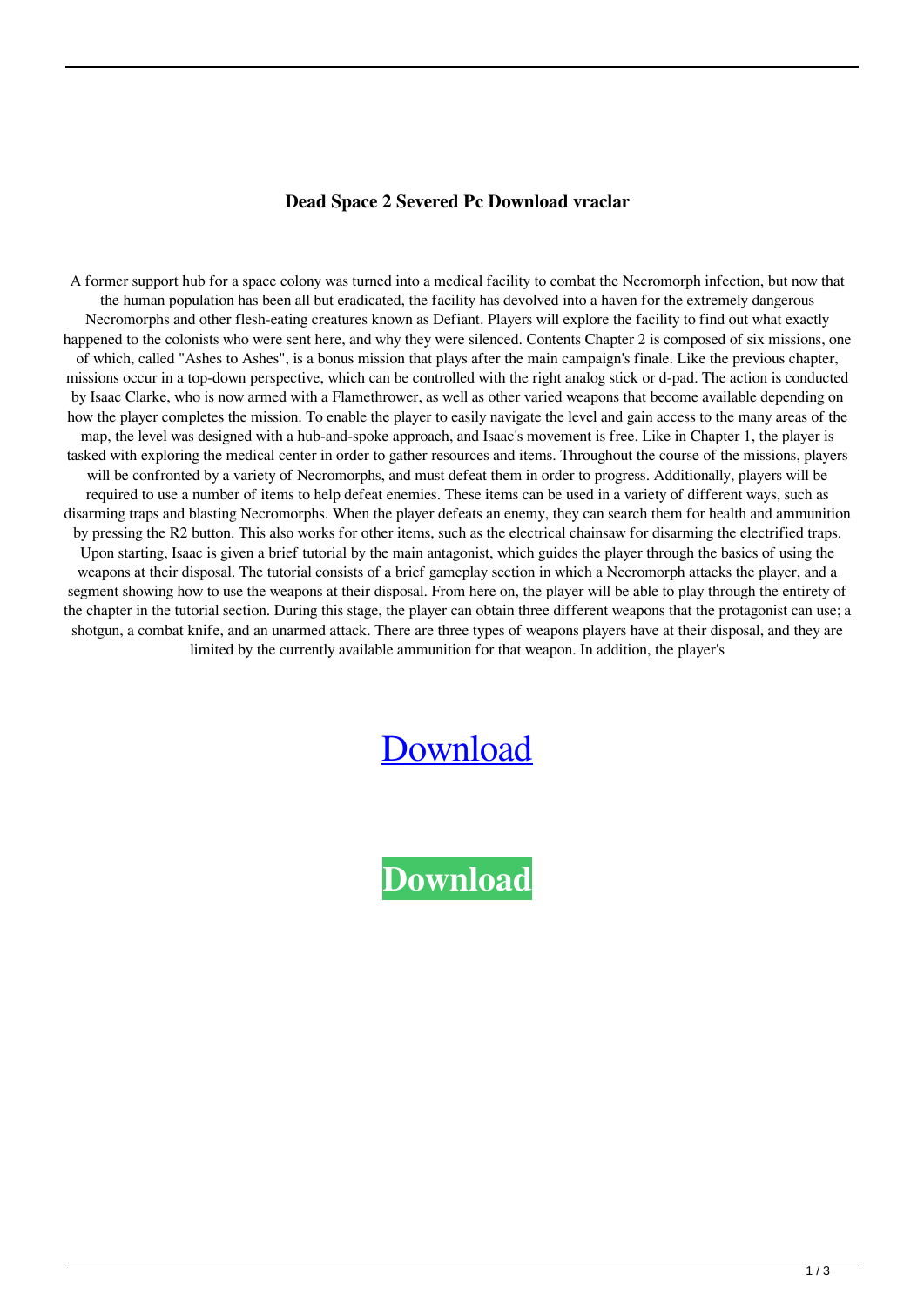dead space 2 severed ackles Dead Space  $2 \hat{a}^{-2}$  Walkthrough #1  $\hat{a}^{-2}$ â–² Severovka #deadspace2 â–² Dead Space 2 (rus. Dead Space 2 is a first-person shooter video game, the second game in the Dead Space series, developed by Visceral Games and published by Electronic Arts. Dead Space 2 is a first-person shooter video game, the second game in the Dead Space series, developed by Visceral Games and published by Electronic Arts. fffad4f19a